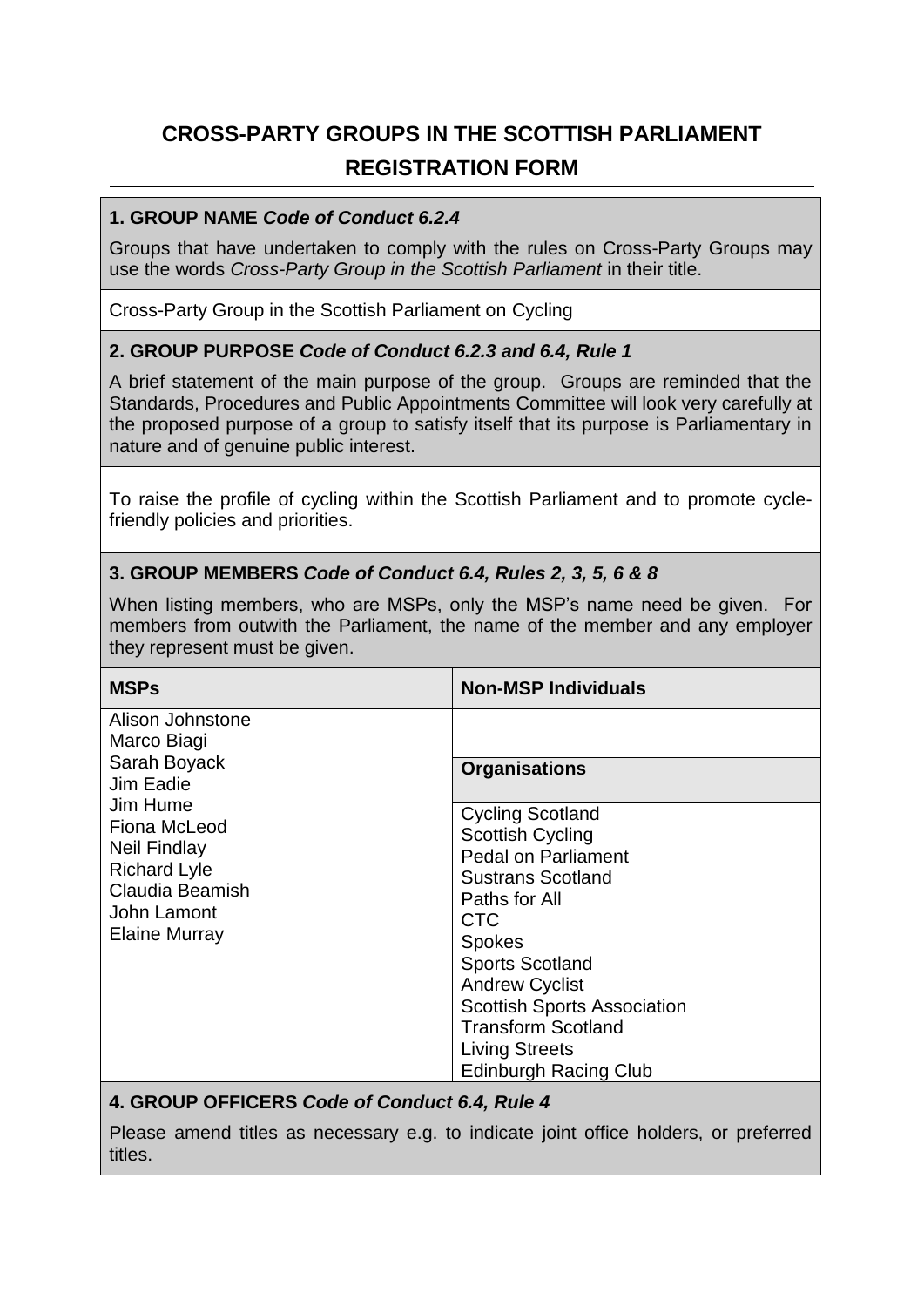| <b>Co-Conveners</b>    | Alison Johnstone and Jim Eadie     |
|------------------------|------------------------------------|
| <b>Deputy Convener</b> | Sarah Boyack                       |
| <b>Secretary</b>       | Andrew Pankhurst, Cycling Scotland |
| <b>Treasurer</b>       |                                    |

## **5. FINANCIAL OR OTHER BENEFITS RECEIVED** *Code of Conduct 6.3.1 & 6.3.7*

The group must register any financial or other material benefit received by the group from whatever source, where the value of the financial sum or benefit from any single source exceeds £500 in any one calendar year. This includes donations, sponsorship, subscriptions, hospitality, gifts, visits, provision of services or accommodation or staff assistance. The value of use of Parliamentary facilities need not be registered.

The details requiring to be registered include a brief description of the benefit, the approximate monetary value, the date on which it was received and the source from which it came. Where a consultancy organisation provides benefits, the client on whose behalf these are provided should be named.

| <b>Date</b> | <b>Amount</b> | <b>Description</b> |
|-------------|---------------|--------------------|
|             |               |                    |

## **6. GROUP SUBSCRIPTION** *Code of Conduct 6.4, Rule 9*

Where a group charges or proposes to charge a subscription, this must be reasonable and the same for all members. The amount of the subscription should be registered and the purposes for which it is intended to use the subscription.

## **Amount per group member per year**

## **7. GROUP STAFF AS PARLIAMENTARY PASS HOLDERS**

If a group makes use of staff issued with a Parliamentary pass, any paid activity undertaken by those staff where the employer benefits from the pass holder's access to the Parliament must be registered. There is no need to state the amount of remuneration. The requirement relates both to staff employed directly by the group and to staff employed by an outside organisation to provide assistance to the group.

| <b>Staff name</b>                            |  |
|----------------------------------------------|--|
| Title of post                                |  |
| Name and address of employer<br>organisation |  |
| Type of employer organisation                |  |